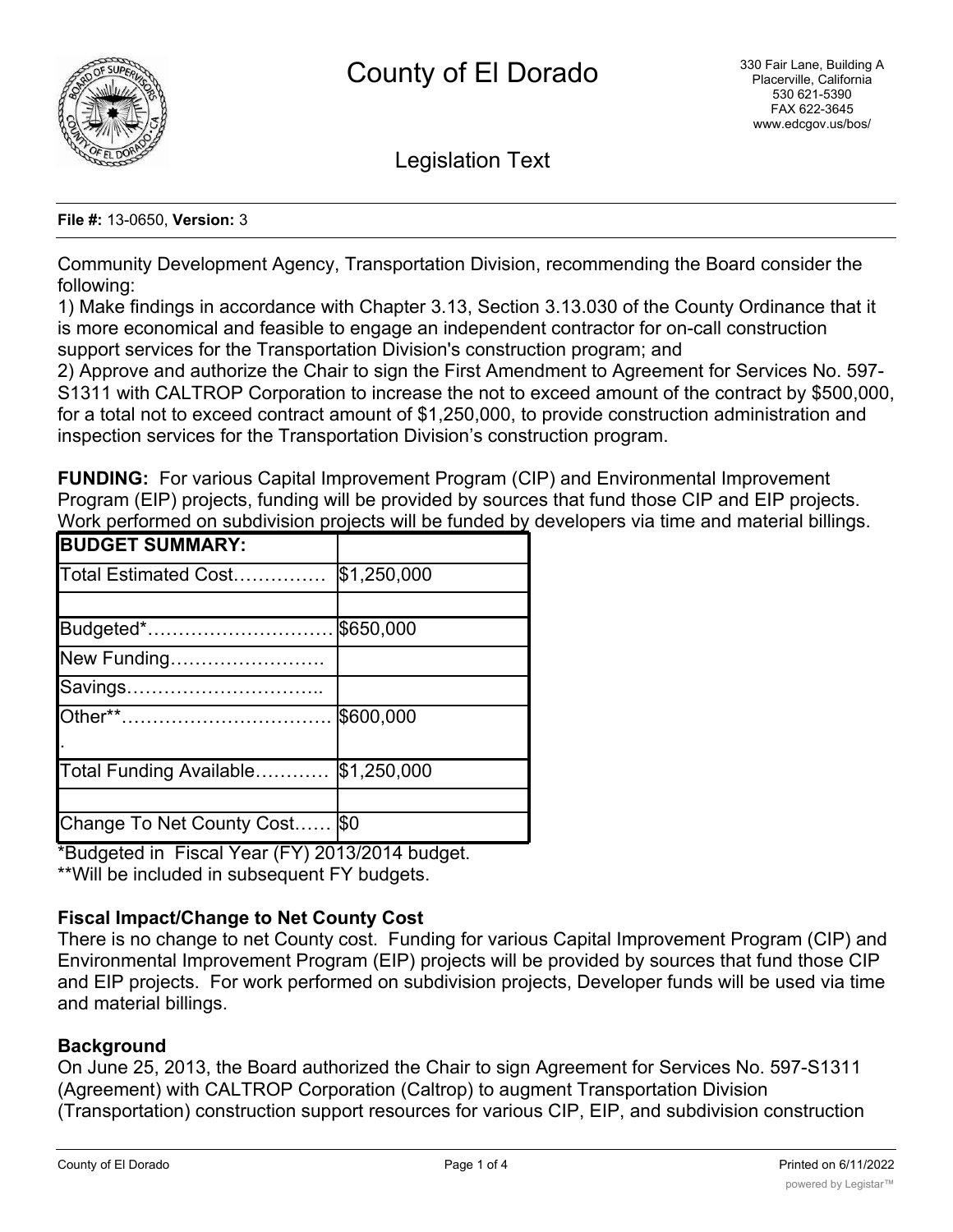#### **File #:** 13-0650, **Version:** 3

projects. The Agreement was written with a not-to-exceed compensation amount of \$750,000. Since execution of the Agreement, Caltrop has been providing construction support services on several Transportation CIP projects, including Green Valley Road/Deer Valley Road, Green Valley Road/Silver Springs Parkway, and State Route 49/Patterson Drive. In addition, Caltrop has performed significant work inspecting subdivisions and encroachment permit work by utility companies.

## **Reason for Recommendation**

This Amendment is necessary to allow for Caltrop to perform additional construction administration and inspection work for the construction phases of CIP, subdivision, and permit projects. During the 2013 construction season, there was more subdivision and permit work than expected, and Transportation utilized the Caltrop Agreement to augment County staff and provide inspection services for the following projects:

- · Sienna Ridge Way at Bass Lake Road
- · PG&E 8" Gas Line on El Dorado Hills Boulevard
- Serrano Village K5, Phase 2
- Serrano Village K1
- Serrano Village K2
- Promontory Lot H Unit 1
- Promontory Lot H Unit 2

In addition to this unexpectedly heavy subdivision workload, much more work was performed much earlier than anticipated on the Silver Springs project. The mild 2013-2014 winter allowed for construction to continue through the winter months, and this caused Transportation to utilize Caltrop to a greater extent earlier than was planned. Caltrop has also been providing resident engineer and inspection services on the Pleasant Valley Road (SR 49)/Patterson Drive Intersection Signalization Project.

Transportation recommends the Board make findings in accordance with Ordinance Code 3.13.030 that it is more economical and feasible to engage an independent contractor for on-call construction support services. Specifically, over the life of the agreement, Transportation's construction management staffing plan calls for increasing the number of engineers and inspectors assigned to various projects up to a maximum of 5 or 6 personnel during the summer months and then decreasing down to 0 or 1 personnel during the winter months. When staffing needs change to this extent over just a few months, it is far more economical and feasible to staff with consultants than it is to go through the process of hiring and releasing County staff, even if the County staff is extra help. In addition, time frames and schedules associated with construction start dates and completion dates are very fluid. Executing the proposed amendment would enhance Transportation's ability to meet these time frames and schedules by providing the flexibility to staff up quickly when the workload requires it, and then staff down just as quickly over the winter or during lulls between projects. Finally, these positions all involve work that is temporary or occasional.

Existing staff in the Transportation Division will be fully tasked working on several other projects currently under construction or slated to start construction in 2014 and 2015 including, but not limited to, the following:

· U.S. 50/Silva Valley Parkway Interchange, Phase 1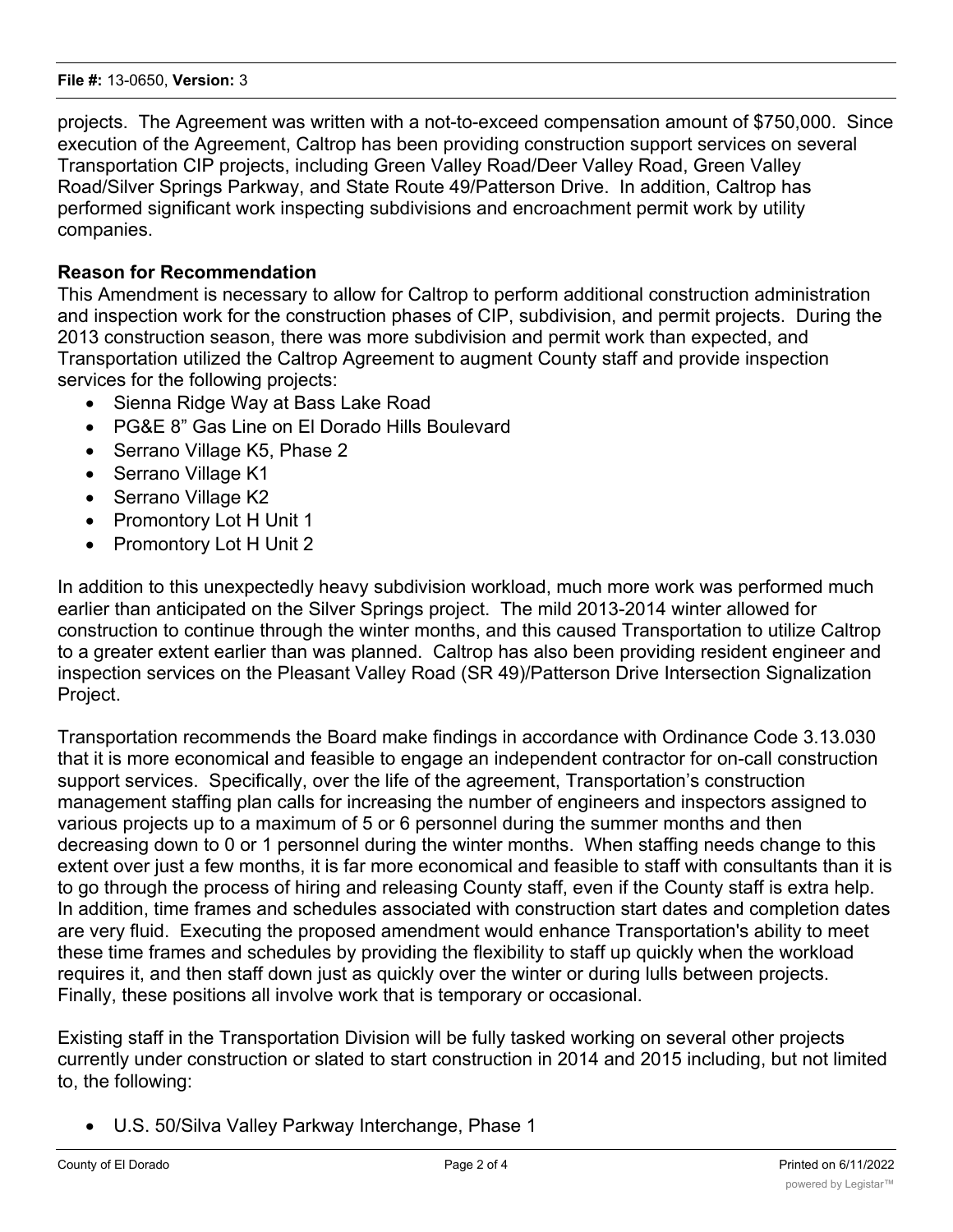#### **File #:** 13-0650, **Version:** 3

- · U.S. 50/Missouri Flat Road Interchange Improvements Phase 1C
- · Cameron Park Drive Bicycle Path (AQMD)
- · DOT Equipment and Vehicle Wash Rack Facility
- · Hollow Oak Drainage Improvements
- Northside School Bike Path (SR 49)
- Northside School Bike Path (SR 193)
- · Green Valley Road at Weber Creek Bridge Replacement
- · Cold Springs Road Realignment
- · Salmon Falls Road Realignment
- · Green Valley Road Traffic Signal Interconnect
- · Sly Park Road at Clear Creek Bridge Replacement
- · Pleasant Valley Road at Oak Hill Road Intersection Improvements
- · U.S. 50/Missouri Flat Road Interchange Improvements Phase 1B2
- Serrano Village K5, Phase 2
- Serrano Village K1
- Serrano Village K2
- Promontory Lot H Unit 1
- · Promontory Lot H Unit 2
- Promontory Lot 8
- · West Valley Unit 6A
- · West Valley Unit 6B
- Carson Creek Crossing
- · Various permit projects
- · Additional subdivision projects expected to come on line in 2014

In addition to Transportation staff working on these projects, it is likely that Transportation will need to utilize Caltrop to augment Transportation staff assigned to the construction phases of some of these projects, especially during the summer construction season.

The Transportation Division is currently in the process of hiring two new limited term Assistants in Civil Engineering. Once these positions are filled and training complete the extent to which this proposed Agreement is utilized will likely be decreased.

The El Dorado County Employees Association, Local #1, has been informed of this proposed Agreement.

## **Action(s) to be taken following Board approval**

1. The Clerk will obtain the Chair's signature on Agreement No. 597-S1311.

2. The Clerk will forward one fully executed original Agreement to the Transportation Division for further processing.

## **Contact**

Bard R. Lower, Transportation Division Director Community Development Agency